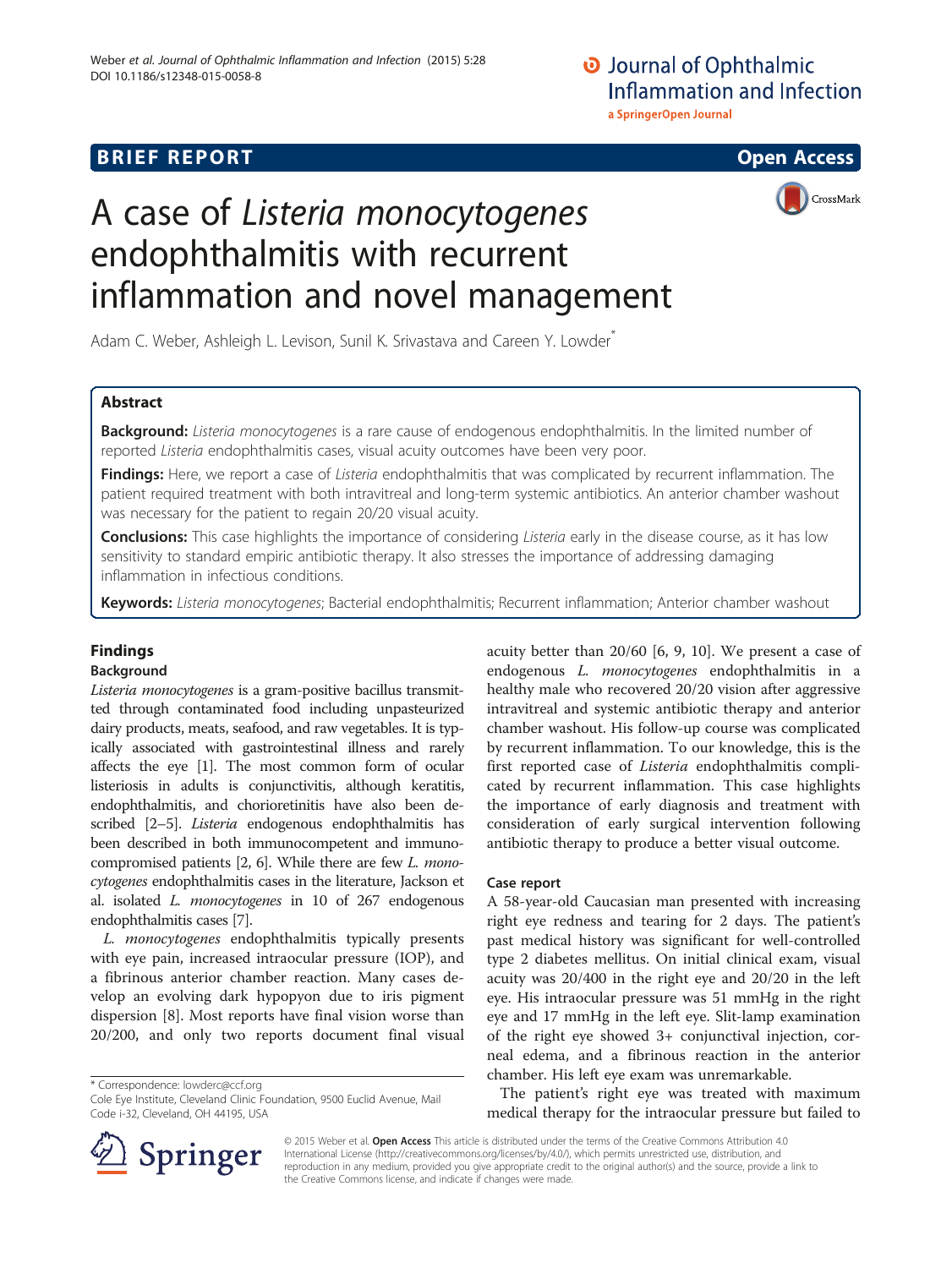respond. An anterior chamber paracentesis was performed to lower his intraocular pressure, and he was continued on maximum IOP-lowering agents. On followup the next day, visual acuity was 20/70 and intraocular pressure was 43 mmHg in the right eye. The remainder of the exam was unchanged. The patient was started on valacyclovir 1 g three times a day and topical prednisolone acetate for presumed herpetic keratouveitis. The following day, a paracentral epithelial defect and a 4-mm hypopyon was seen (Fig. 1). B-scan ultrasound showed anterior vitritis. Anterior chamber tap was performed and intravitreal vancomycin and ceftazidime were injected for suspected infectious endophthalmitis. The patient was started on fortified vancomycin and ceftazidime drops as well.

Over the next few days, the hypopyon increased in size and oral prednisone was started (Fig. 2). Culture of the anterior chamber tap grew L. monocytogenes. Intravitreal amikacin was given upon result of the anterior chamber tap due to poor coverage of vancomycin for Listeria. An infectious disease consult was obtained; systemic antibiotic therapy was initiated including a 1-month course of intravenous 3 g ampicillin every 6 h and oral doublestrength trimethoprim-sulfamethoxazole twice a day. Oral steroids were stopped, and fortified antibiotic drops were changed to topical gentamicin.

The patient's vision and exam slowly improved. The hypopyon, however, consolidated into a dense mass (Fig. 3); an anterior chamber washout was performed 2 weeks after initial presentation due to progressive corneal edema and lack of resolution. His ocular antihypertensives and steroids were slowly tapered. Four weeks status post anterior chamber washout, his visual acuity was 20/20 and dilated fundus exam was unremarkable.

Two days after his antibiotic course was completed, the patient presented with redness and right eye pain. Visual acuity was 20/40, intraocular pressure was 20 mmHg, and the patient had 2–3+ cells in the anterior chamber. Concerned for recurrence, an anterior chamber

Fig. 2 At follow-up after having undergone a tap and injection of vancomycin and ceftazidime, the hypopyon was larger. He was

started on oral steroids

tap was performed, oral trimethoprim-sulfamethoxazole was restarted, and topical gentamicin and prednisolone acetate were increased to every 2 h. Three days later, 4+ anterior chamber cells were noted, and his intraocular pressure was 36 mmHg. He received an intravitreal injection of amikacin. Cultures from the repeat anterior chamber tap showed no growth, and universal bacterial Polymerase Chain Reaction (PCR) was negative.

One month later, the patient's visual acuity had returned to 20/20, intraocular pressure was 14 mmHg, and he was tapered off all medications and drops except trimethoprim-sulfamethoxazole. The patient developed another recurrence of iritis and was restarted on prednisolone acetate 1 %. Given the patient's episodes of recurrent inflammation, he remains on prophylactic dosing of trimethoprim-sulfamethoxazole and prednisolone acetate 1 % daily. The patient was last seen 11 months after his initial presentation and was doing well with visual acuity 20/20 and on maintenance doses of daily 1 % prednisolone acetate and trimethoprim-sulfamethoxazole three times a





Fig. 3 After improvement in both the infection and his vision, the hypopyon had organized into a consolidated dense mass. He underwent anterior chamber washout

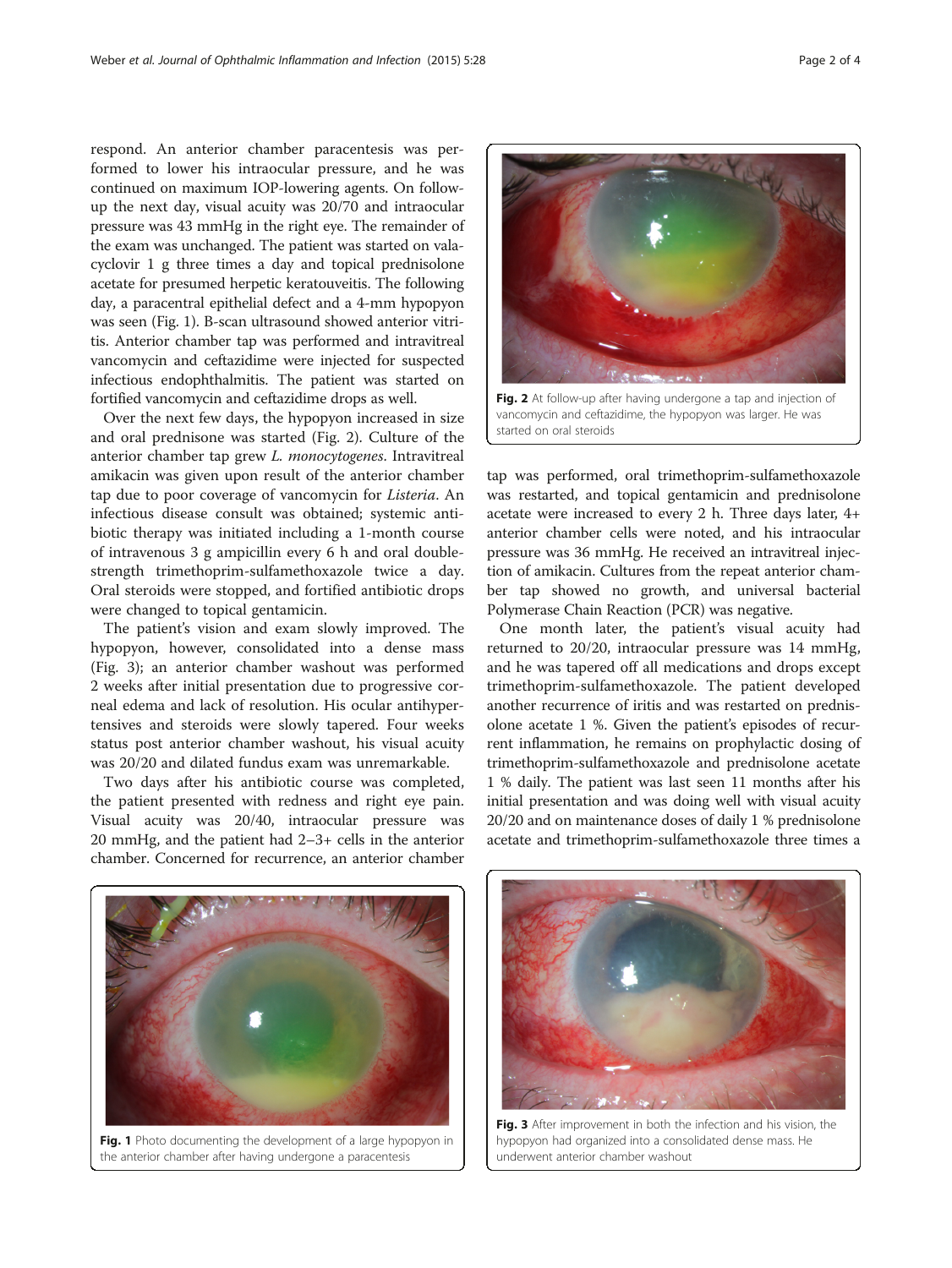

infected eye

week. The patient has developed heterochromia as a result of his Listeria endophthalmitis due to shedding of iris pigment in the infected eye (Fig. 4).

#### Discussion

Despite adequate antibiotic treatment, numerous case reports show poor visual acuity outcomes following L. monocytogenes endophthalmitis. Most patients have final vision worse than 20/100, and one case resulted in phthisis [[2](#page-3-0), [6, 8, 11](#page-3-0)–[16](#page-3-0)]. As with all cases of endophthalmitis, prompt intravitreal antibiotics is the key factor for a good visual outcome [\[9\]](#page-3-0). At our institution, bacterial endophthalmitis is empirically treated with intravitreal vancomycin and ceftazidime. However, L. monocytogenes has variable resistance to both of these agents.

Due to exceedingly rare prevalence of L. monocytogenes endophthalmitis, it is not high on most differentials, and diagnosis is made only after culture. This can delay proper antibiotic coverage, thereby allowing a sizeable inflammatory response to mount. Therefore, in the setting of a hypopyon—in particular a dark hypopyon—with high intraocular pressure, Listeria should be considered and appropriate antibiotics administered. Given Listeria endophthalmitis is most commonly endogenous, systemic antibiotics are an important complement to intravitreal antibiotics.

It is unclear if the patient's recurrent episodes of inflammation represent repeated infection. Follow-up culture and universal PCR were negative suggesting this may be recurrent inflammation alone. Recurrences of systemic L. monocytogenes infections have been documented in adult patients, and recurrence of *L. monocyto*genes infections in the pediatric population has been linked to immune system deficiencies [[17](#page-3-0)–[21](#page-3-0)]. There have not been any previous reports of recurrent L. monocytogenes endophthalmitis in the literature.

In this patient, the majority of the inflammatory response was localized to the anterior chamber. After proper antibiotic therapy and oral steroids, the patient had a persistent, large, and dense hypopyon that was not resolving despite clearing of anterior chamber cells. In addition, the hypopyon was causing progressive corneal

edema due to the presence of inflammatory mediators in the hypopyon. This led to the decision to pursue anterior chamber washout to prevent further corneal damage.

Ocampo et al. treated recalcitrant anterior segment inflammation in sarcoid uveitis patients with surgical removal of iris granulomas, applying similar logic used to justify vitrectomy in chronic uveitis. By removing immune cells and cytokines, one can halt the cycle of ongoing inflammation and prevent further damage to native structures [[22\]](#page-3-0). Our patient's vision improved dramatically following anterior chamber washout, and the cornea cleared shortly thereafter. It is our observation from this case and review of the literature that when a robust inflammatory response persists after the initial infectious trigger has been adequately treated, surgical removal of the inflammatory milieu may be indicated.

This case exemplifies the importance of a wide differential diagnosis when approaching endophthalmitis. In endogenous cases, there is a range of potential culprit organisms, as in this case, that may not be responsive to empiric therapy [\[7\]](#page-3-0). Patients should be followed closely until a therapeutic response is evident. Continued follow-up even after adequate treatment is equally important in order to promptly treat recurrent inflammation or infection.

### Consent

The patient has given his consent for publication.

#### Abbreviation

IOP: intraocular pressurePolymerase Chain Reaction (PCR).

#### Competing interests

The authors declare that they have no competing interests.

#### Authors' contributions

ACW and ALL were involved in the management of the patient and drafted the manuscript. SKS and CYL were involved in the management of the patient and helped draft the manuscript. All authors read and approved the final manuscript.

#### Authors' information

ACW is an ophthalmology resident at the Cleveland Clinic. ALL completed vitreoretinal surgery fellowship and is now a uveitis fellow at the Cleveland Clinic. SKS is a vitreoretinal surgery and uveitis specialist at the Cleveland Clinic. CYL is a uveitis specialist at the Cleveland Clinic and Vice-President of the IUSG.

#### Acknowledgements

None besides the authors listed.